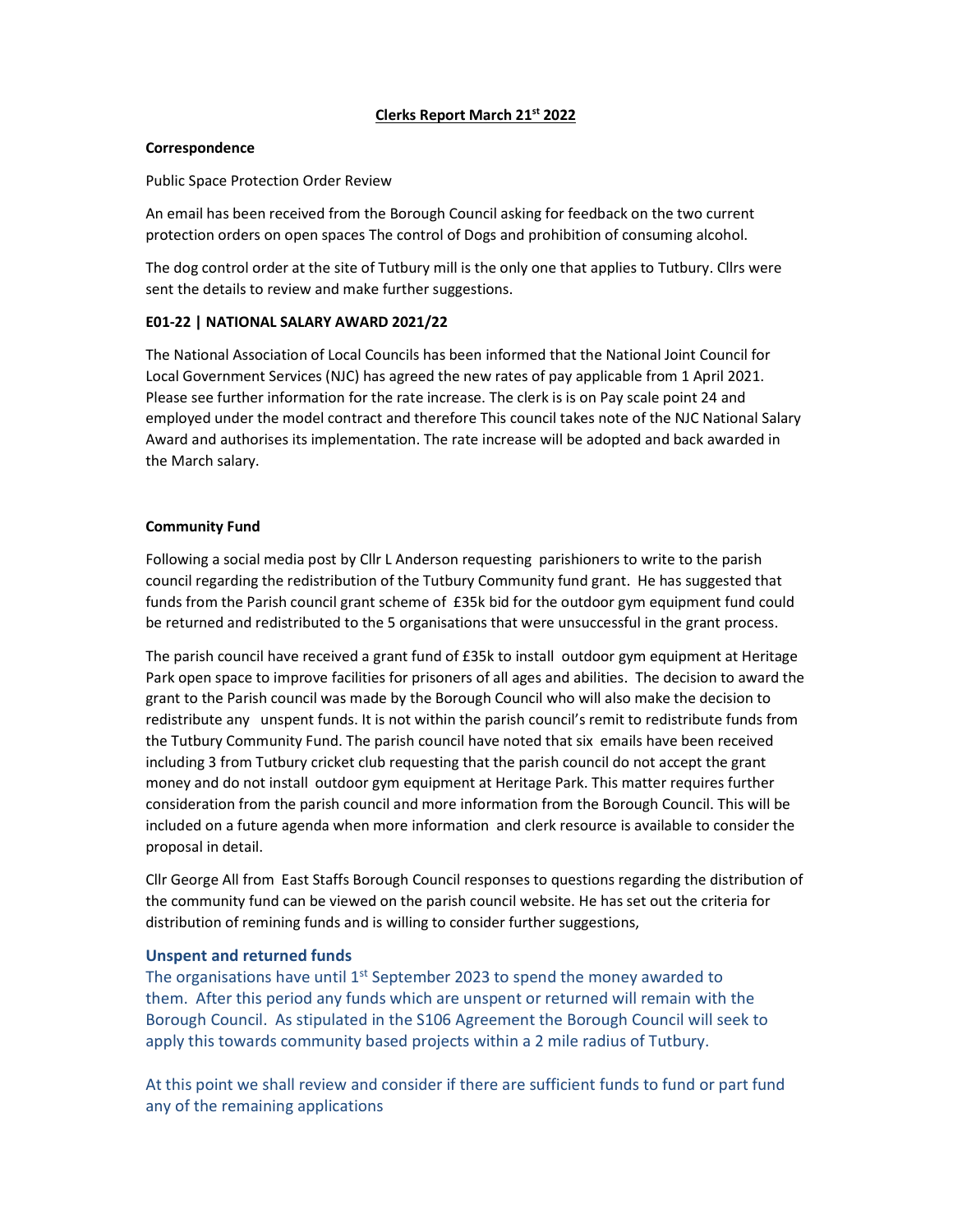### Misspent

All organisations will be required to sign a grant agreement. This will hopefully avoid funds being misspent but of course if in the case of this occurring the relevant legal course of action would be taken. This would have to be dealt with on a case by case basis. The organisations can only spend the money as stipulated in their application and they will have to complete monitoring forms as to how the money is being spent. The monitoring forms will then be scrutinised against their application to ensure they are compiling with the terms of their agreement. Any concerns of money not being spent as per the application can be dealt with during this stage.

Conservation area- An email has been received from Barton Parish Council that has been sent to East Staffs Borough Council (ESBC) regarding the issues that have been raised regarding the conservation area and some suggestions made to the Borough Council going forward. This is now being considered by (ESBC)

A Police Report has been received for TPC for Tutbury and Outwoods parishes see separate report.

Cllr Anderson has written a Staffing committee Terms of reference to be considered at a future meeting for a staffing committee.

Email and newsletter fromTrent Valley Staffordshore wildlife regarding local events inclucing

Here is a summary of our events this month:

- Wildlings at Beans Covert 16/03/2022 10:00 -11:30 £1 per child
- Nature Tots at Clays Lane Pavilion 16/03/2022 14:00 -15:30 £1 per child
- #thankstoyou event: Wildlings at Tucklesholme Nature Reserve 25/03/2022 10:00 -11:30 £1 per child or present a lottery ticket for a free family place
- Wildfamilies at Tucklesholme Nature Reserve 26/03/2022 10:00 -11:30 £1 per child
- Toddler Trek at Tutbury Playpark 29/03/2022 10:00 -11:30 £1 per child

More information on the website https://mailchi.mp/baffefff8a0f/march-22-wildchildwhatson

# Russell Lock – Borough Report

I apologise for not being present this evening, I have been called to a Borough Council meeting regarding the proposed approval of the Burton towns regeneration deal.

During the previous meeting it was reported that repairs to the Duke street toilet roof may not have taken place after being reported. Having inspected the site I can say the repairs were made, but it wasn't easy to tell from a distance as the new roof tiles are the same colour as the holes in the roof were…

In update with regard to the road safety improvement scheme for Fauld, which I mentioned briefly some months back, which encompasses new road signage, and a road speed reduction to 40mph through the residential and industrial entrance section of Fauld Lane; this is planned for installation by County Highways in the next financial year. It now encompasses a slightly wider scope, taking in